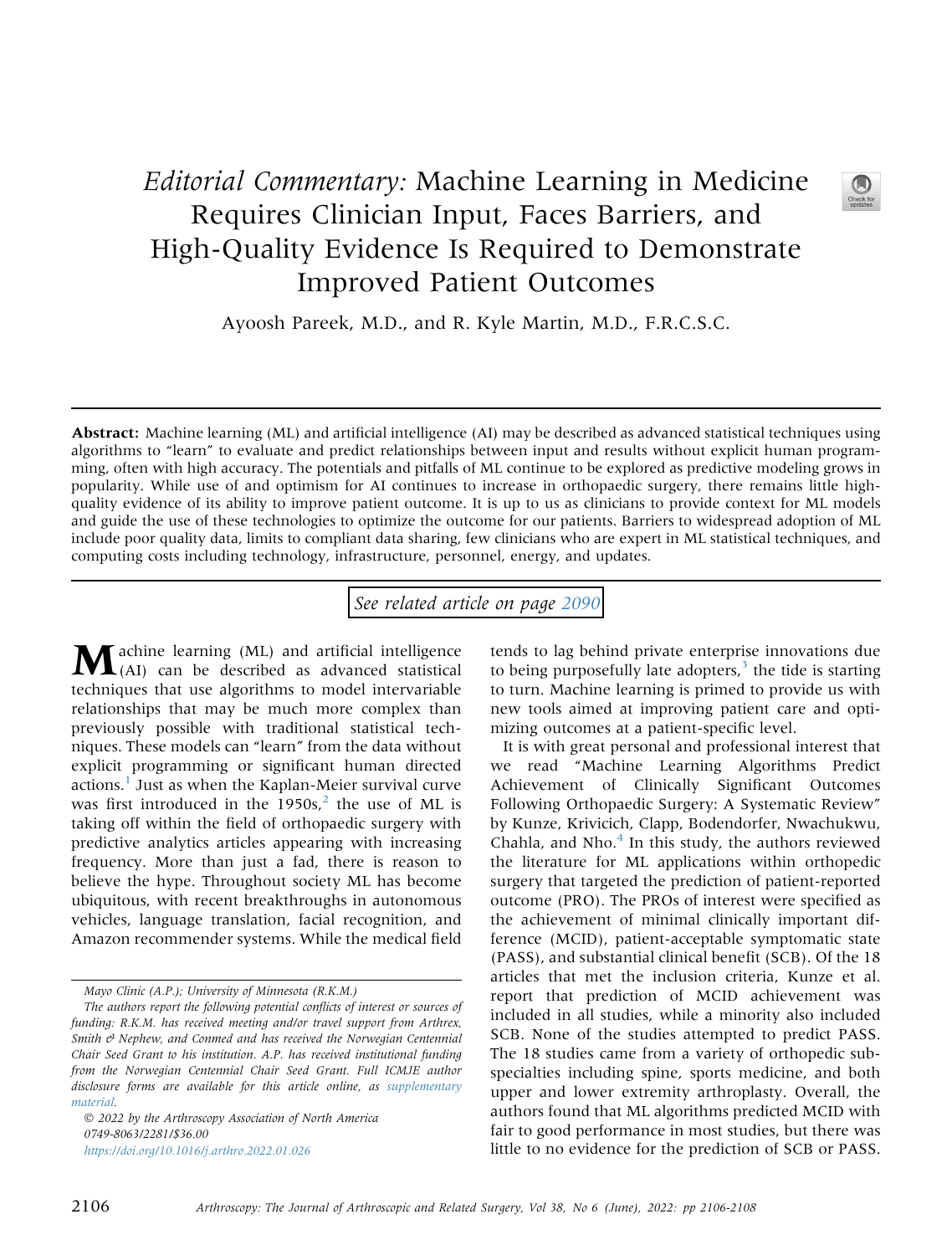We commend the authors for their rigorous systematic review incorporating relevant inclusion/exclusion criteria culminating in a concise report on the available literature. Lending credence to the notion that this is a hot topic, it is important to note that all 18 studies included in the systematic review were published within the past 4 years. Interestingly, it also appears that at least 7 of the 18 included studies  $(\sim 40\%)$ appear to be from the same group of authors, and half of the 18 include coauthors involved with this systematic review. This highlights the preliminary nature of these studies from a select group of clinician scientists. These studies form the foundation from which our specialty can learn from and improve upon in the future. As familiarity with ML techniques and clinical applications increases among orthopaedic surgeons and researchers, so too will the number of predictive algorithms we see in print. We suspect a similar systematic review performed only a few years from now would include many more studies.

There were a few notable findings reported by Kunze et al. First, only 3 of the 18 included studies presented their findings in line with the Transparent Reporting of a Multivariable Prediction Model for Individual Prog-nosis or Diagnosis (TRIPOD) guidelines.<sup>[5](#page-2-4)</sup> The TRIPOD checklists for model development and validation encourage uniform and robust reporting that adheres to a minimum standard. Noncompliance with these guidelines limits our understanding of the studies, further complicated by their heterogeneity.<sup>[6](#page-2-5)</sup> Another interesting observation was that preoperative PRO scores were significant predictors of postoperative subjective outcome, consistent with our recent ML evaluation of subjective failure after anterior cruciate ligament reconstruction.<sup>[7](#page-2-6)</sup> This highlights the importance of collecting preoperative PRO from our patients for more than purely academic purposes. It may also suggest there is something about how people answer the surveys that influences their subjective outcome rather than the PRO itself being a true marker of success/failure, a confounding variable.

Despite the exponential increase in recent orthopaedic ML application, several barriers to widespread adoption of ML within the specialty remain. First, in this age of digital economy, data is oil. For a strong ML study, it is important to maximize data quality, quantity, and usability. Deficiency in any of these can seriously limit the utility of the resultant model. The approach with the most potential for strong algorithm development with real-world generalizability uses an organized multicenter collaborative effort as opposed to single-center or single-surgeon databases. Unfortunately, data sharing can be extremely challenging in health care due, in part, to patient and privacy concerns. Second, even with a large repository of high-

quality labeled data, there remains a paucity of experts capable of bridging the statistical and clinical gap. While there are many ML experts capable of creating computational models, these models may have limited applicability if constructed without the experience of a clinician, and many clinicians are far more familiar with the traditional statistical approach. A third barrier includes the literal costs of ML. Machine learning and AI tend to require processing units, which the every-day workplace computer may not be suitable for, presenting expenses related to the storage space and computational cost. Additionally, ML models tend to be costly in terms of literal electric energy, which is a finite and limiting resource. $8$ 

In addition to the aforementioned limitations, there is also a "technical debt" to ML models, which is rarely discussed in health care, but represents a practical consideration.[9](#page-2-8) This refers to the considerations that must be accounted for when not only creating ML models, but also their maintenance with regards to technology, infrastructure, computing costs, and personnel. Machine learning models require significant effort to create, while doing so with rigorous consideration of the eventual clinical utility is even more difficult. As noted by Kunze et al., only one of the included studies in their systematic review was externally validated, likely because external validation is time consuming and requires access to a similar, but still high-quality data. Clinicians may also mistrust prediction algorithms developed using the novel ML approach, as these models may be prone to errors and bias, which has been frequently reported.<sup>10</sup> Gaining trust and encouraging clinical application of ML models demands a delicate balance between maximizing model accuracy and reporting clear, interpretable findings. Lastly, the technical debt in ML is not only limited to creating and deploying models, but also with their upkeep. Just as we upgrade our phones and computers to meet our evolving needs, these models need new data and algorithms to maintain accuracy as our patients, surgical techniques, and indications change. There is a significant opportunity cost that must be considered when creating and maintaining these models, but this also represents a strength of the ML approach, as algorithms can be made to learn and further refine prediction accuracy as new data are acquired over time.

We feel that prediction discrimination, typically reported as area under the curve (AUC) or concordance (C-index), deserves its own brief discussion. Traditional teaching tells us that discrimination of greater than .9 is excellent, .8-.9 is good, .7-.8 is fair, and less than .7 is poor.<sup>[11](#page-2-10)</sup> While this may be true of other industries or ML applications, it does not hold for most orthopaedic clinical prediction modeling. In other words, a model with an AUC of .95 may not be inherently more